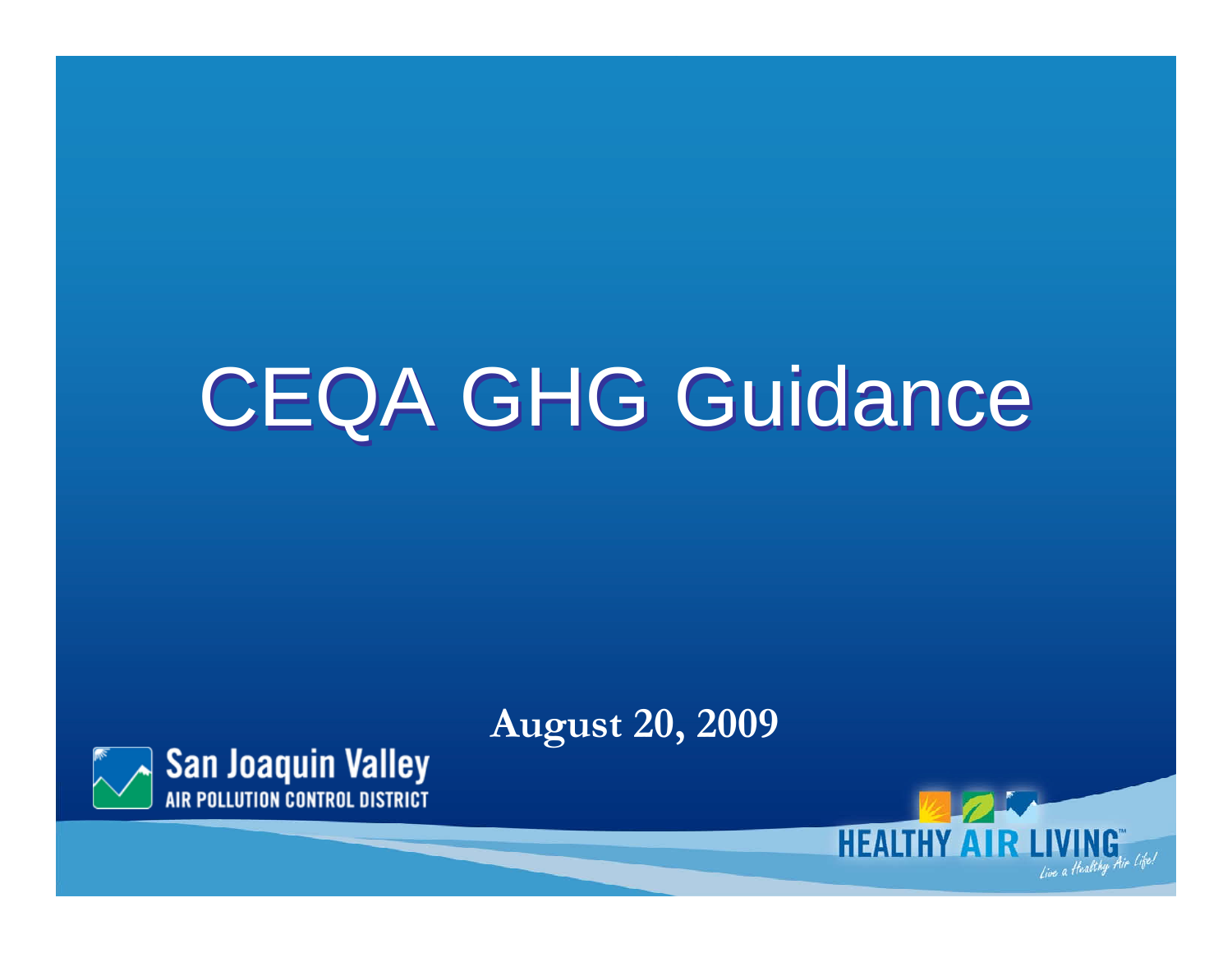#### **Why Develop GHG CEQA Guidance? Why Develop GHG CEQA Guidance?**

- State has made it clear that GHG impacts must be addressed during CEQA process
- CEQA requires a determination of "Significance" but there is no generally accepted guidance for determining significance of project specific greenhouse gas emissions (GHG)
- OPR has only proposed general guidance
- Project proponents, lead agencies and the public need clear guidance
- develop guidance for addressing GHG impacts $\frac{2}{2}$ • Therefore, District Board has directed staff to

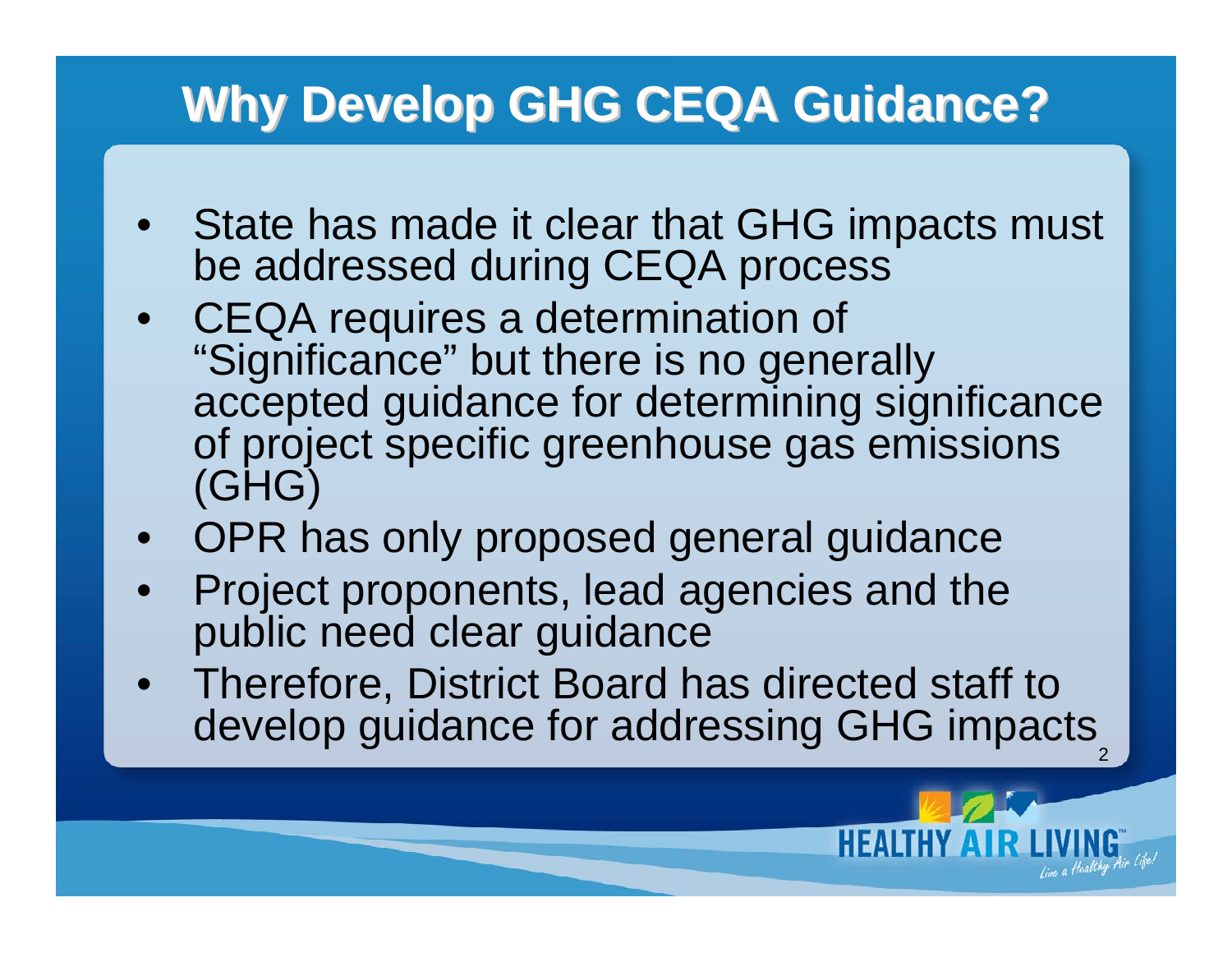- Zero threshold of significance
- Numerical threshold of significance
- Performance based standards

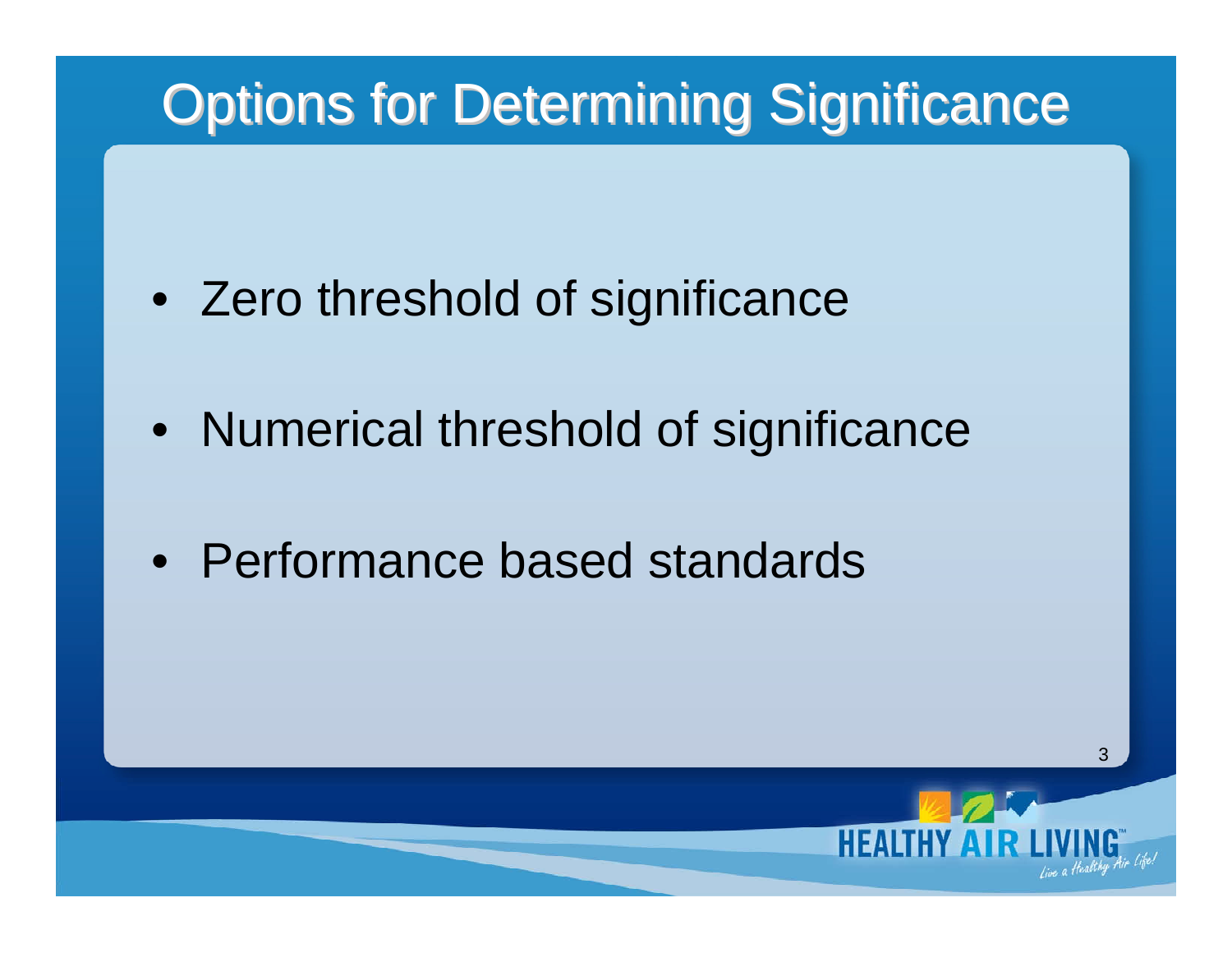#### Zero threshold

- Most aggressive option regarding climate protection
- Projects not mitigated to zero GHG emissions would:
	- Be found to have significant cumulative impact
	- Require preparation of an EIR
	- Require all feasible mitigation with goal of net zero
	- Require adoption of a statement of overriding consideration
- Issues:
	- Would result in undue regulatory burden on small projects with potentially little positive benefits
	- Could result in "Leakage"
	- ARB concludes zero thresholds are not warranted

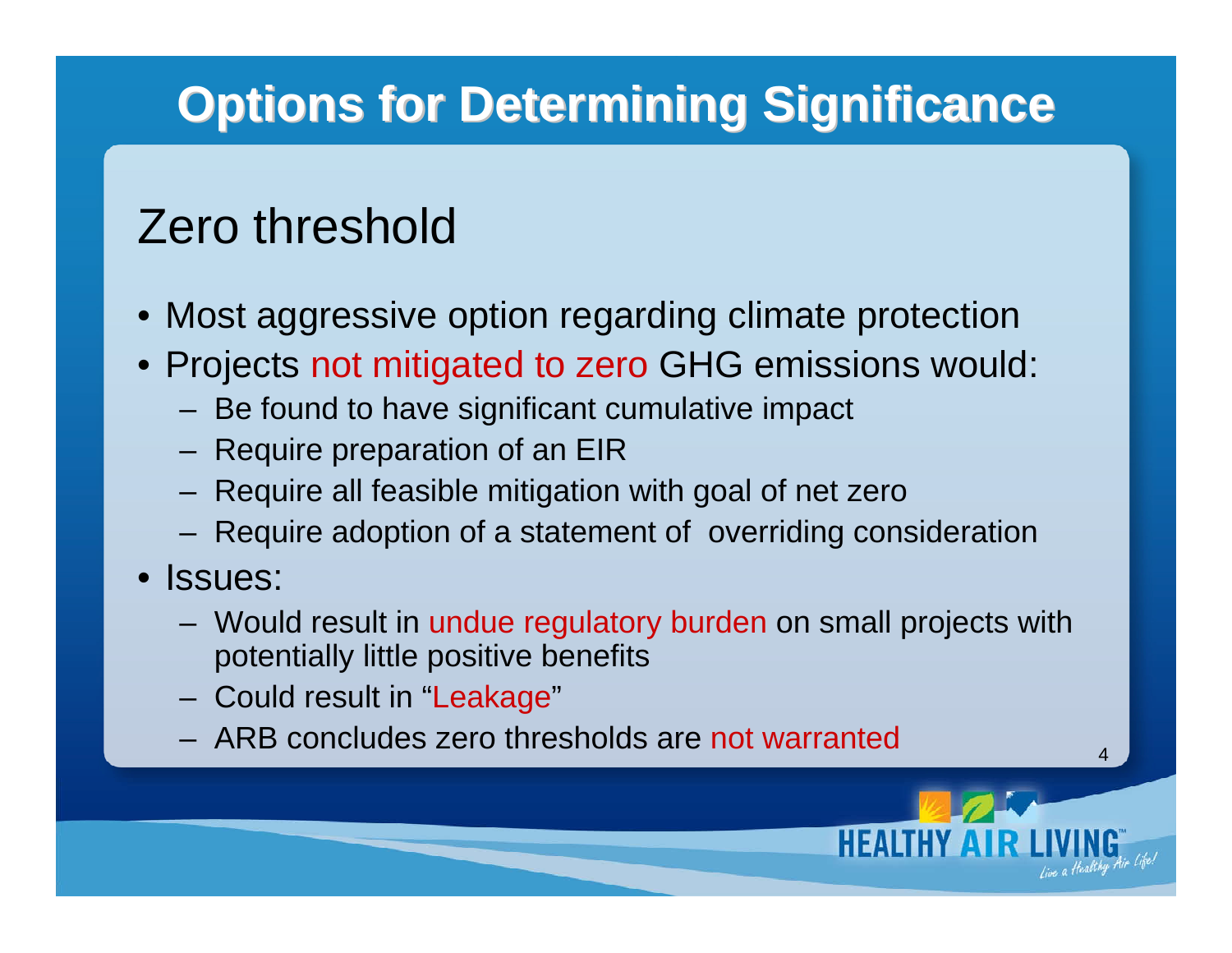#### Numerical threshold of significance

- Significant if increase in GHG emissions is above a numerical value "Bright-line"
- No mitigation required if below the "Bright line"
- Considered by District, ARB, and other air districts
- Issues:
	- Predicated on an arbitrary cut-off point
		- i.e. capturing 90% of projects (Emissions inventory basis)
	- Existing science does not support a "Bright-line" determination of GHG impacts on global climatic change

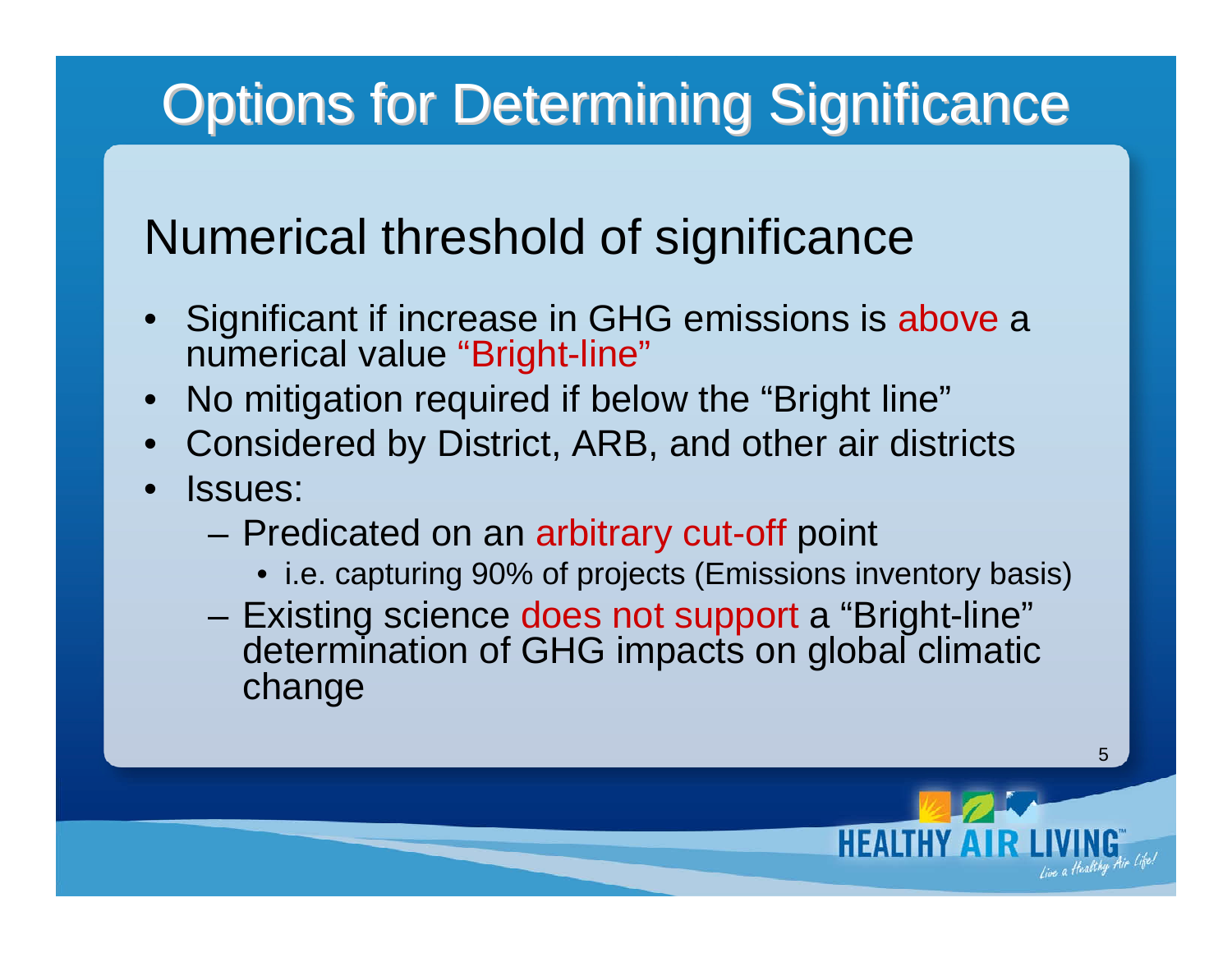## Performance based standards

- Less than significant if Best Performance Standard (BPS) achieved
- Reductions to be achieved based on AB 32 GHG emission reduction goals
- Benefits:
	- ALL projects with increased GHG required to reduce GHG impact
	- Streamline significance determination process
	- Reduce regulatory burden

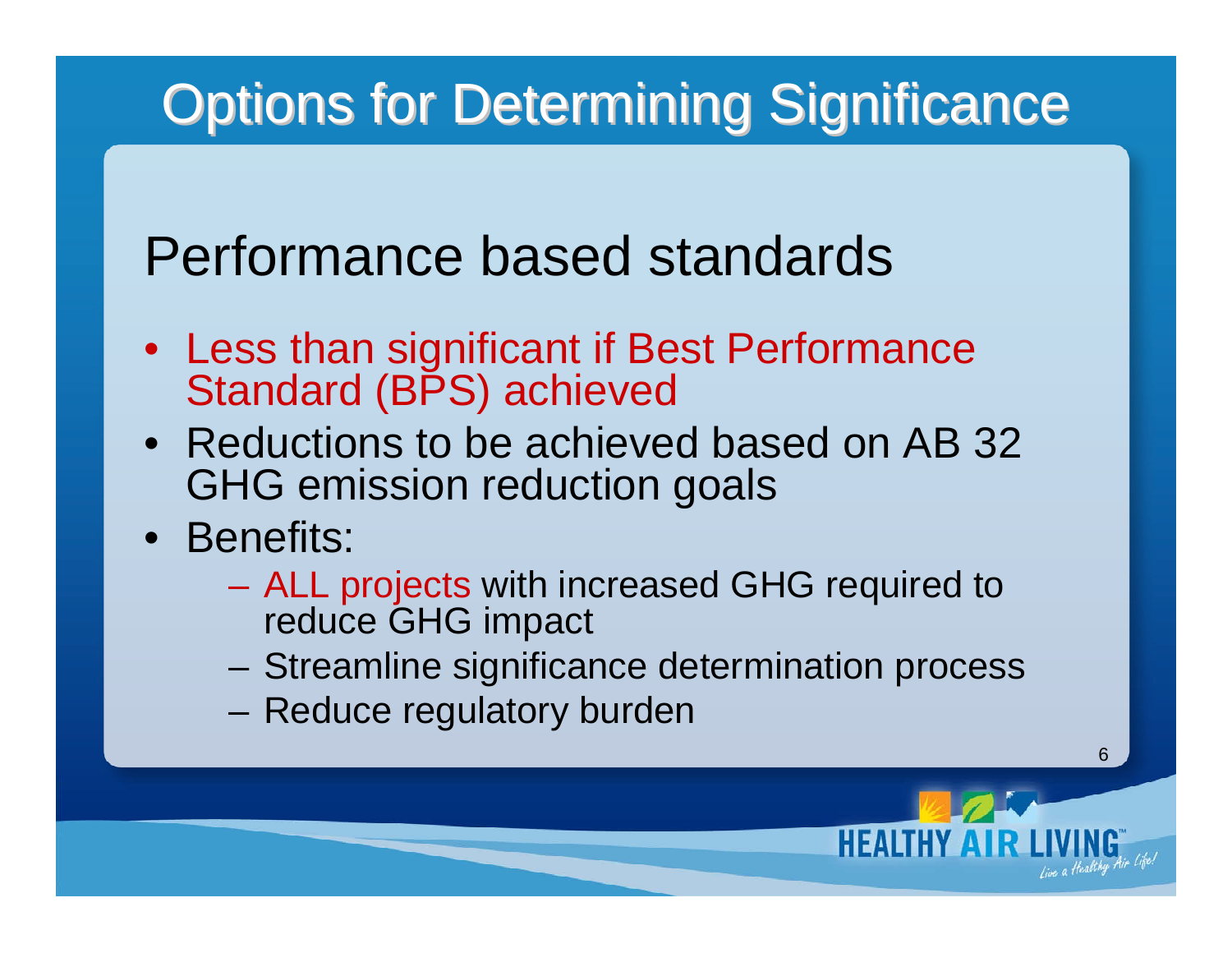## **CARB GHG Baseline**



- CARB baseline is a 3-year average GHG emission inventory for the 2002-2004 period
- CARB baseline includes emissions from all sources in existence at that time; old & new, small & large
- With no growth, the 1990 GHG target could be achieved by a 15% reduction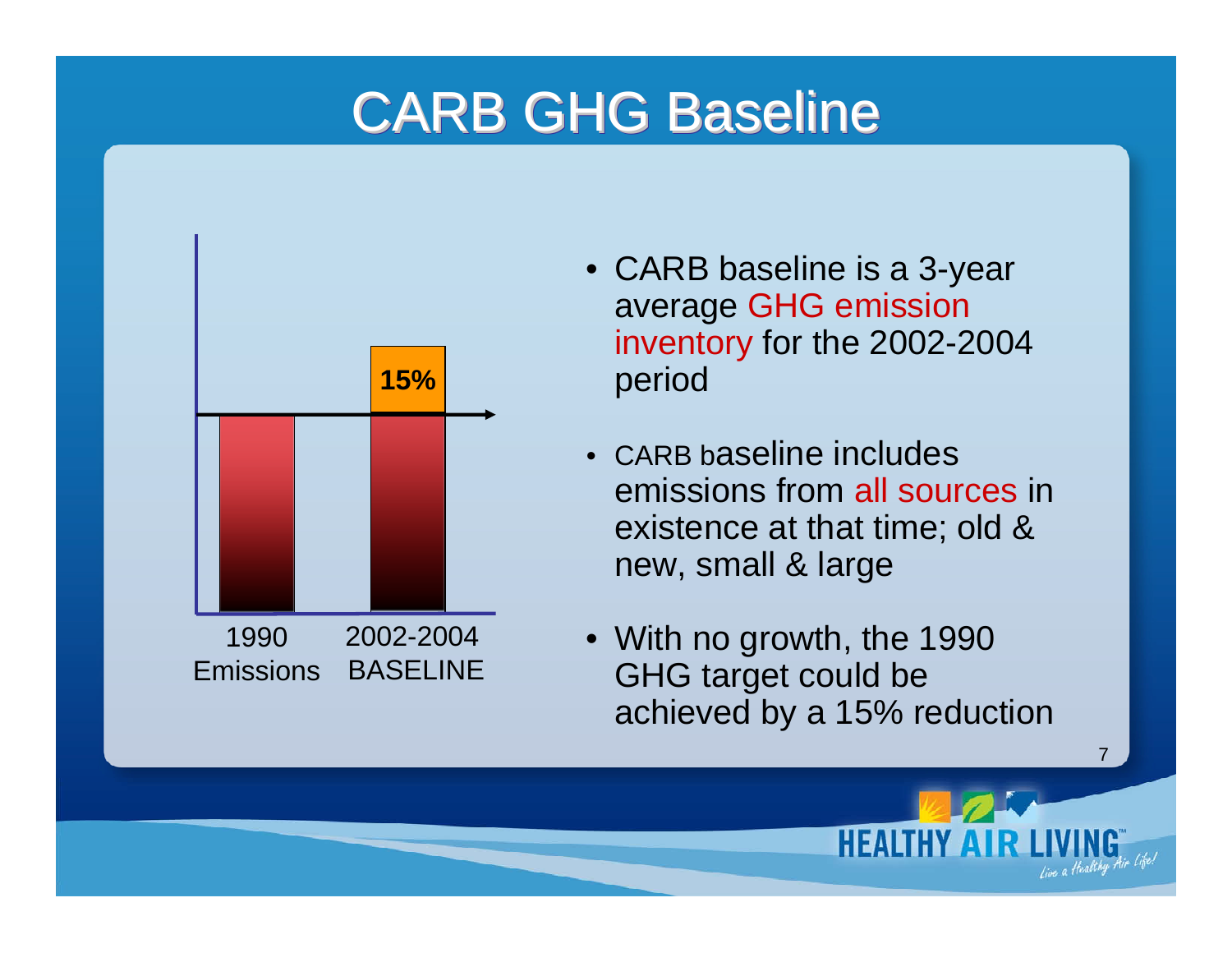### **CARB Business As Usual (BAU)**



- BAU is a projection of the baseline emissions inventory reflecting anticipated growth by the year 2020
- CARB's 29% reduction target is from BAU
- Projects occurring after the Baseline period may already have achieved GHG reductions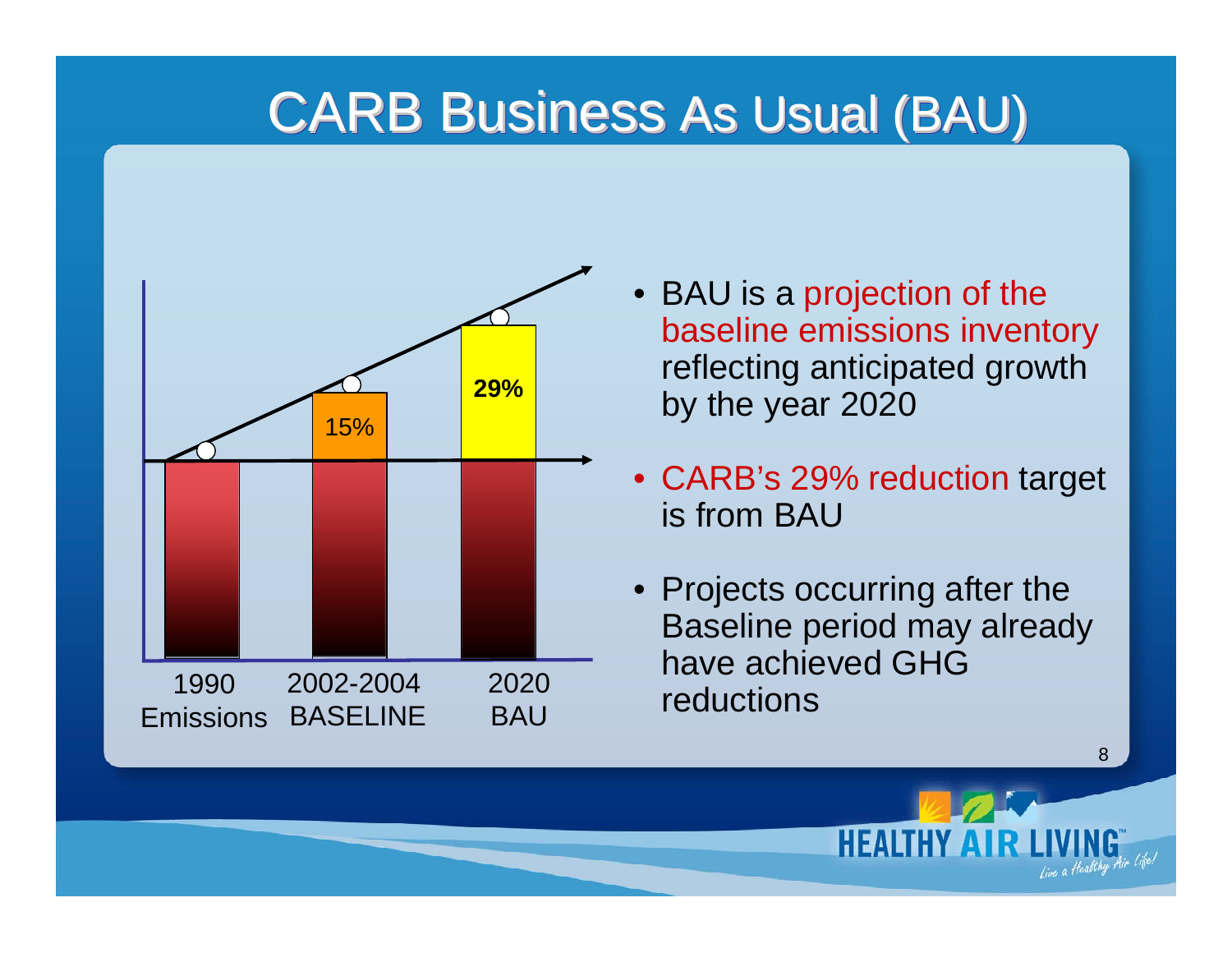• **Projects exempt under CEQA**

– Not subject to CEQA

• **Projects covered by an approved GHG emission reduction plan supported by a certified CEQA environmental review document**

– No further GHG analysis required

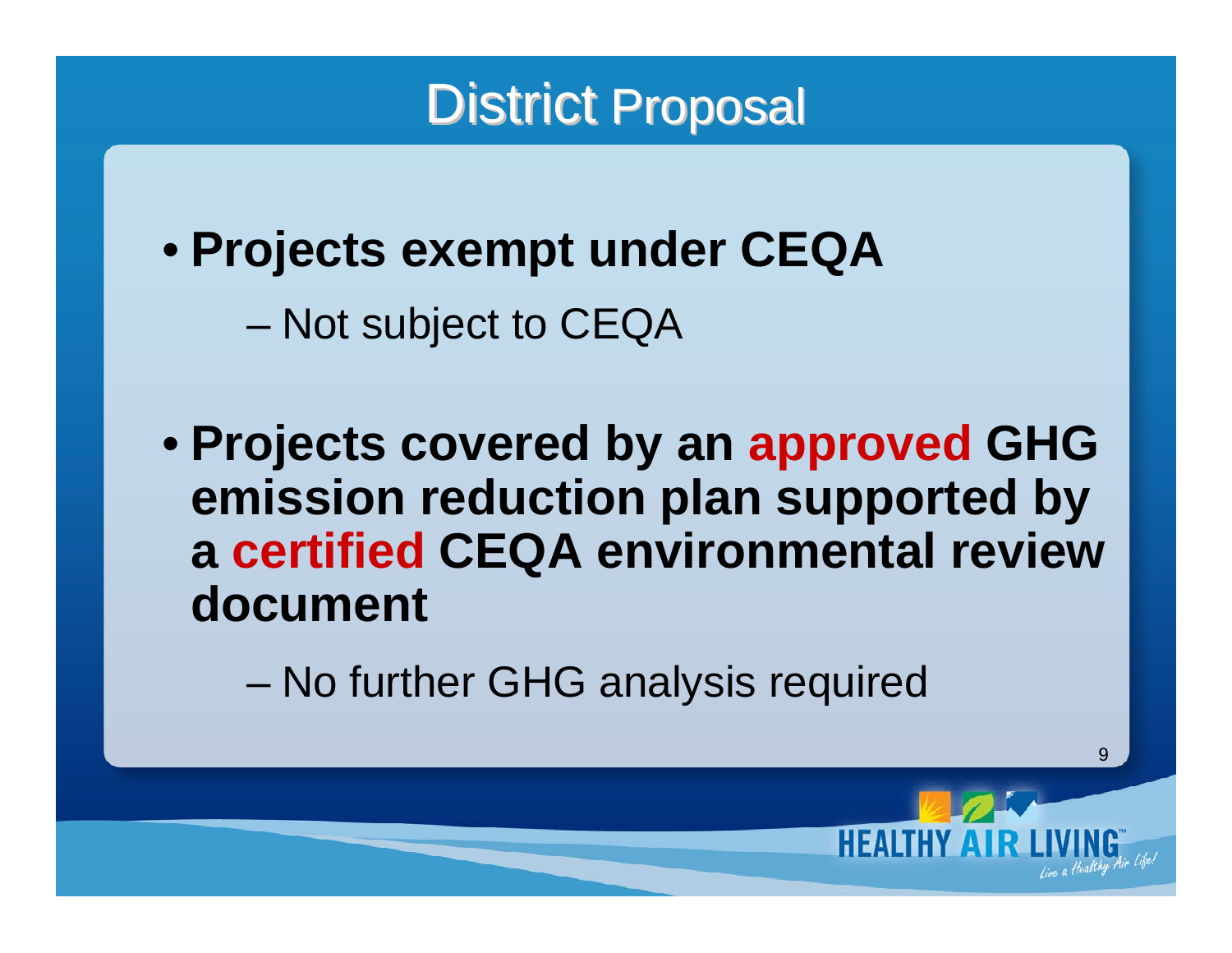#### • **Projects implementing BPS**

- GHG emission reductions pre-quantified
- No additional quantification of GHG required
- GHG impacts less than significant

#### • **Projects not implementing BPS**

- Must quantify GHG emissions
- Reduce or mitigate GHG emissions by 29% BAU
- May require a Statement of Overriding Consideration

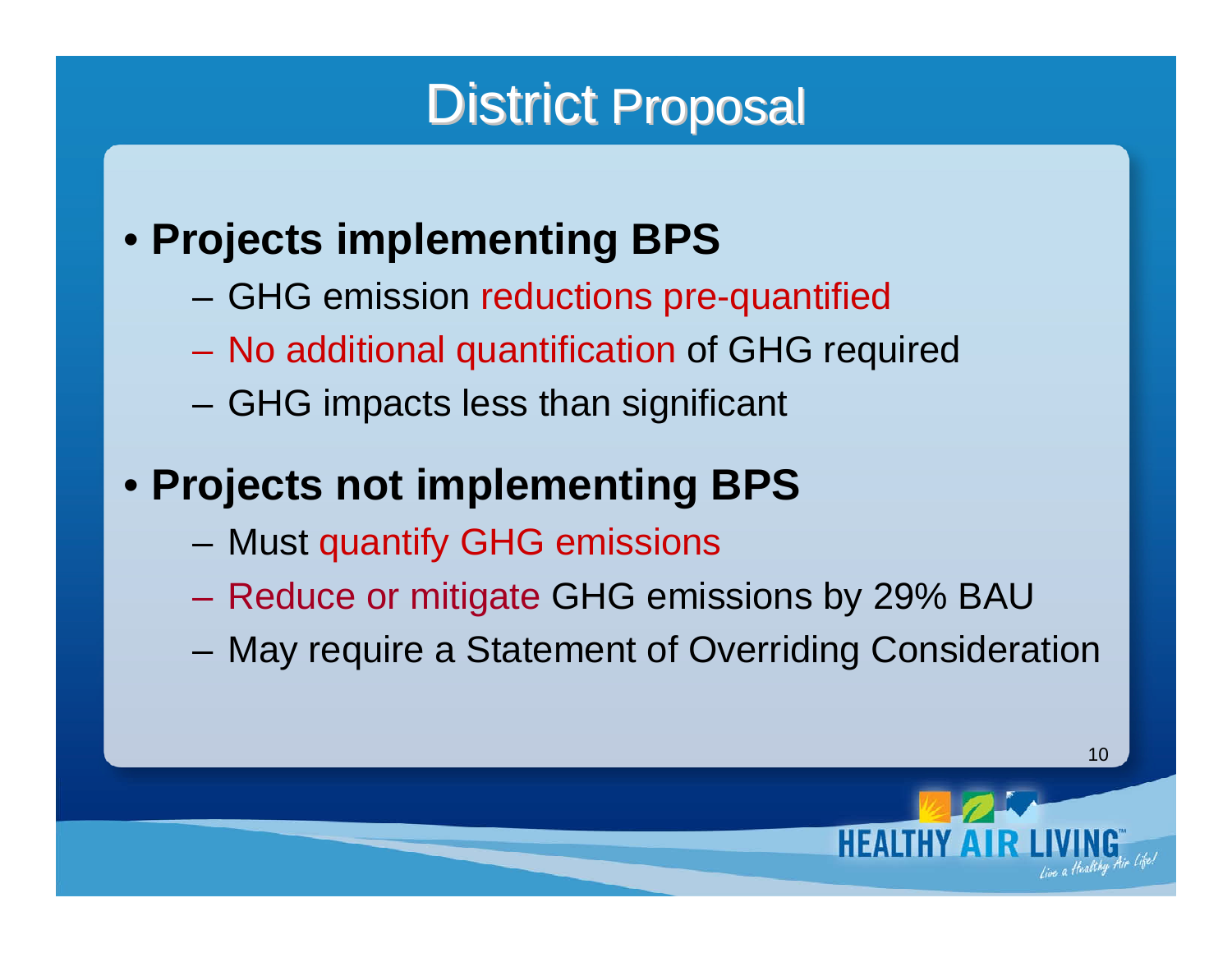#### • **Projects subject to an EIR for any reason**

- Must quantify GHG emissions
- However may use BPS to determine significance
- May require adoption of a "Statement of Overriding Consideration"

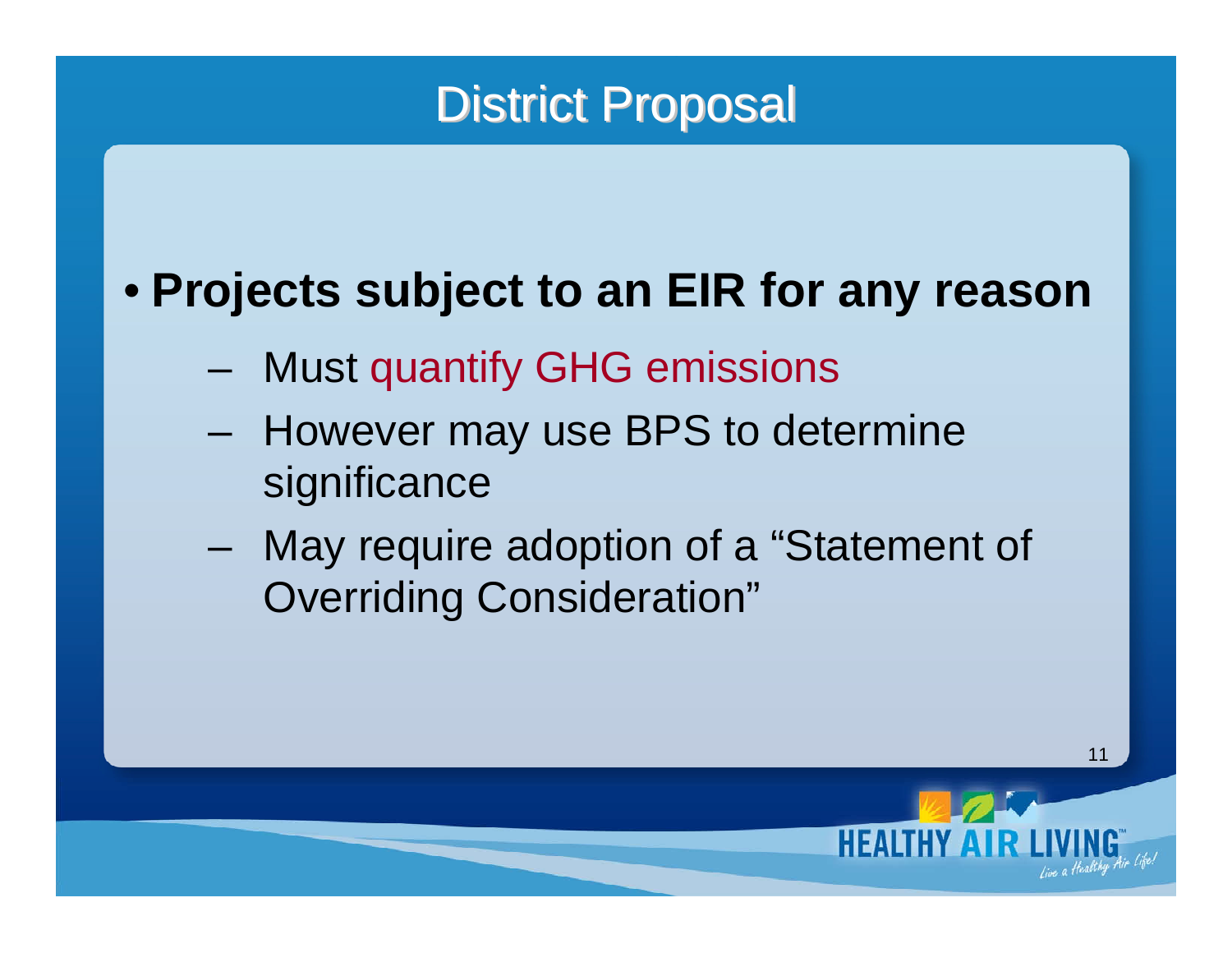# Meet BPS Quantify GHG emissions ANDAchieve 29% GHG reduction

#### LESS THAN SIGNIFICANT

**Otherwise**

EIR REQUIRED

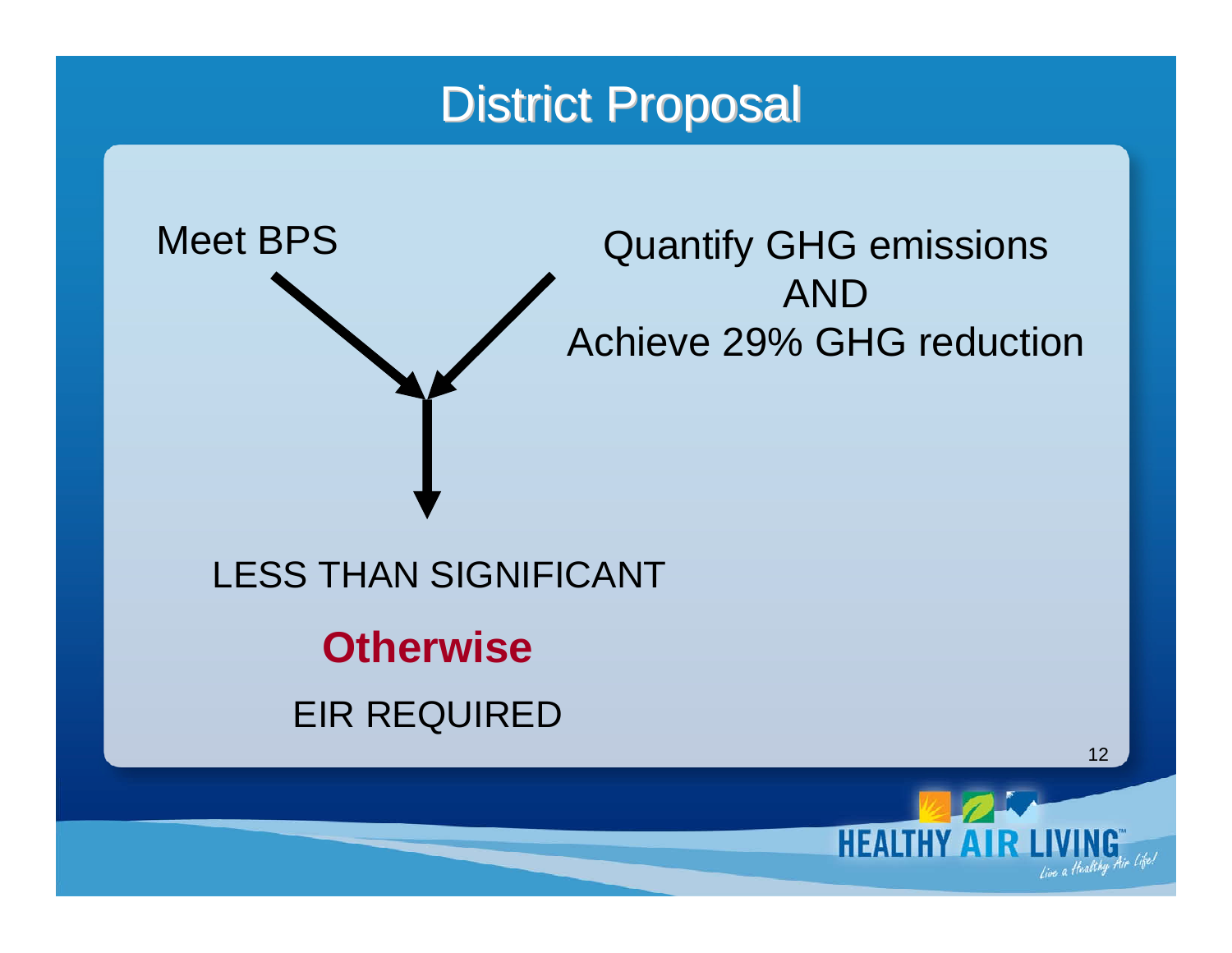#### What Are Best Performance Standards?

BPS Development Projects Achieved-in-Practice project elements that have quantifiable GHG reduction benefits

## Basic BPS Categories

- Building Design (Energy Efficiency)
- Project Design (Pedestrian/Mass Transportation)
- Land Use Planning (Mixed Use)

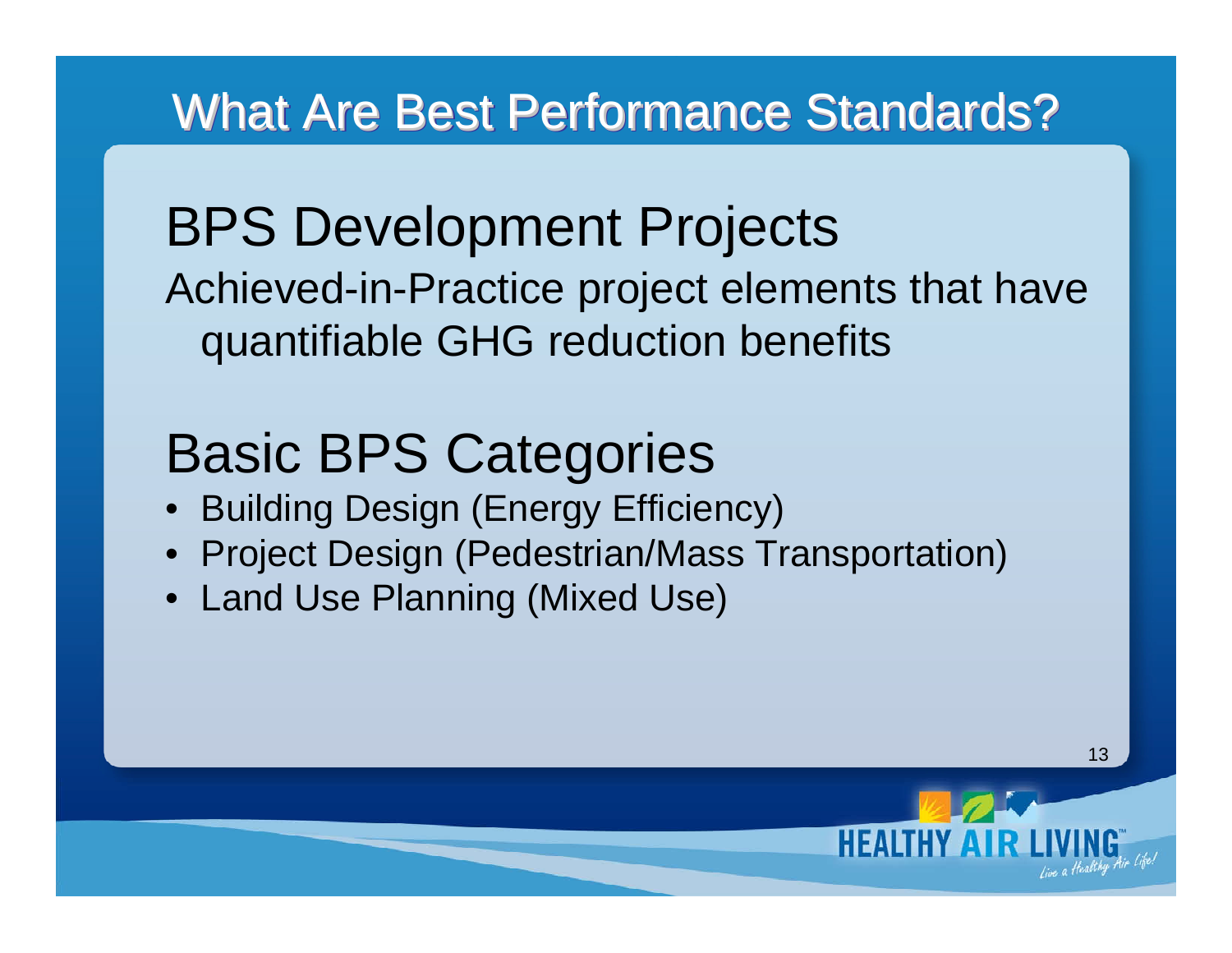#### How Will We Establish BPS?

- BPS will be developed by a process adopted by the District Board
- Development will occur on an ongoing basis and will include a public review process
- Project proponents or other members of the public may propose other technology, equipment designs, or operational/maintenance practices
- The District will work with industry, agriculture, lead agencies, and other interested parties on an ongoing basis to ensure that:
	- District stays current with new and improving technologies

– District is not imposing measures than cannot be achieved *Current activities include:* 

- *San Joaquin Valley Agricultural Technical Committee*
- *CAPCOA GHG Mitigation Committee*

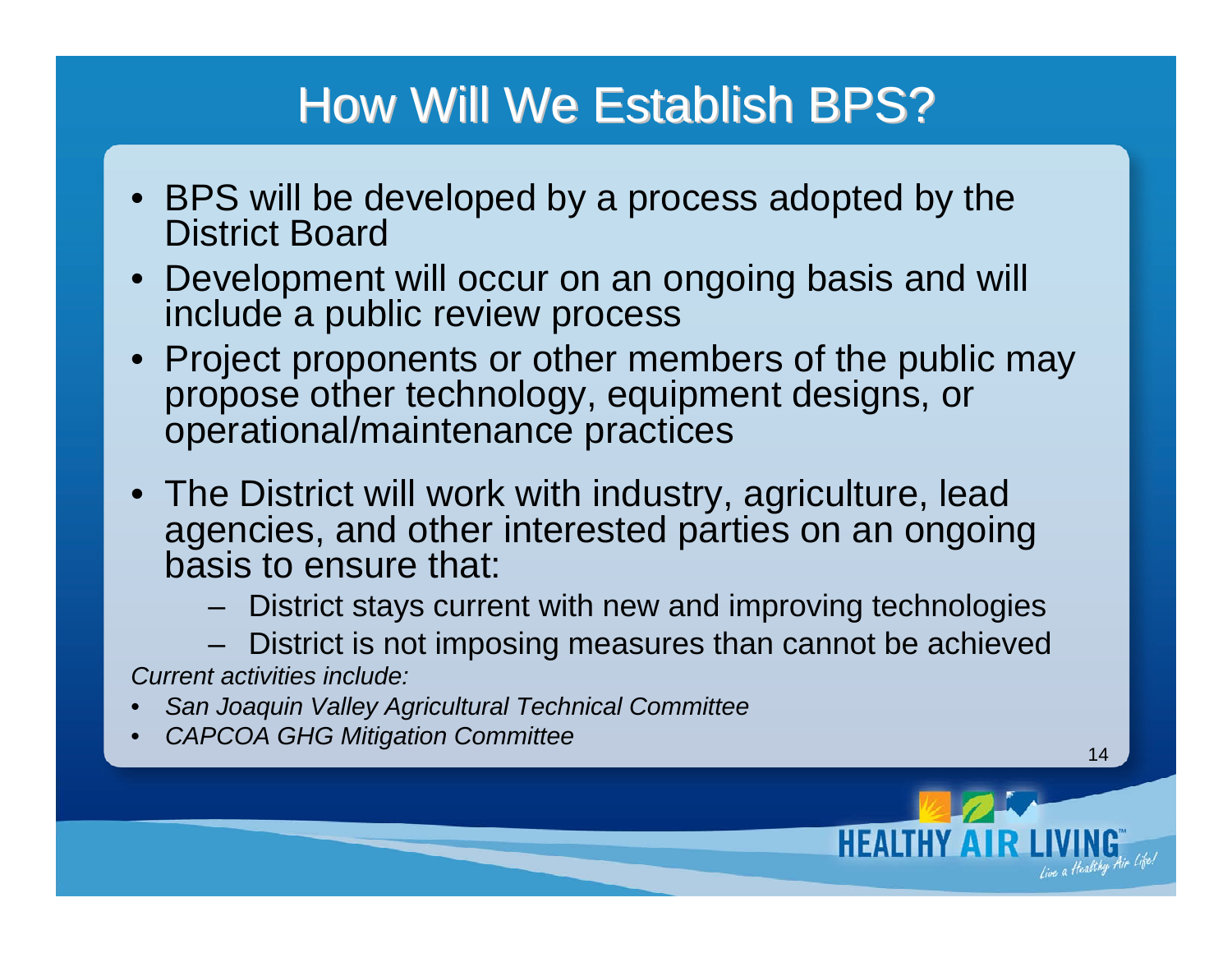#### How Will We Establish BPS?

## Development Projects

- List all Achieved-in-Practice GHG emissions reduction measures
- Quantify GHG emission reduction effectiveness
- Current activity: CAPCOA RFP to identify and quantify GHG reduction measures

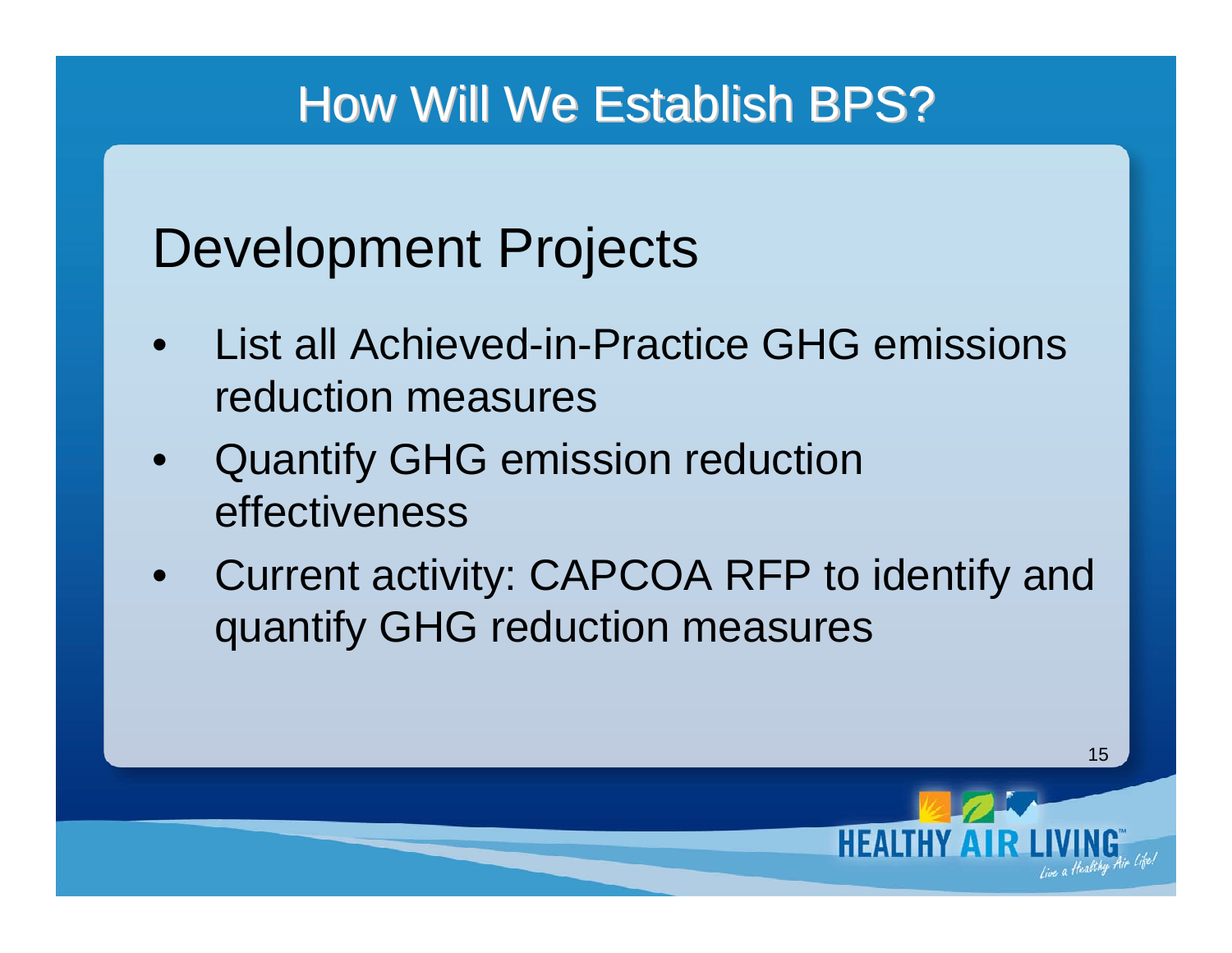#### **Implementation of BPS**

## Development Projects

- Lead agency to evaluate proposed project
- If project proponent proposes any combination of BPS that achieves a total GHG reduction of 29%, as compared to BAU:
	- No further CEQA GHG analysis required
- If project proponent does not propose a combination of BPS that achieves a total GHG reduction of 29%, as compared to BAU:
	- Quantify GHG emissions and reduce or mitigate to achieve a total GHG reduction of 29%